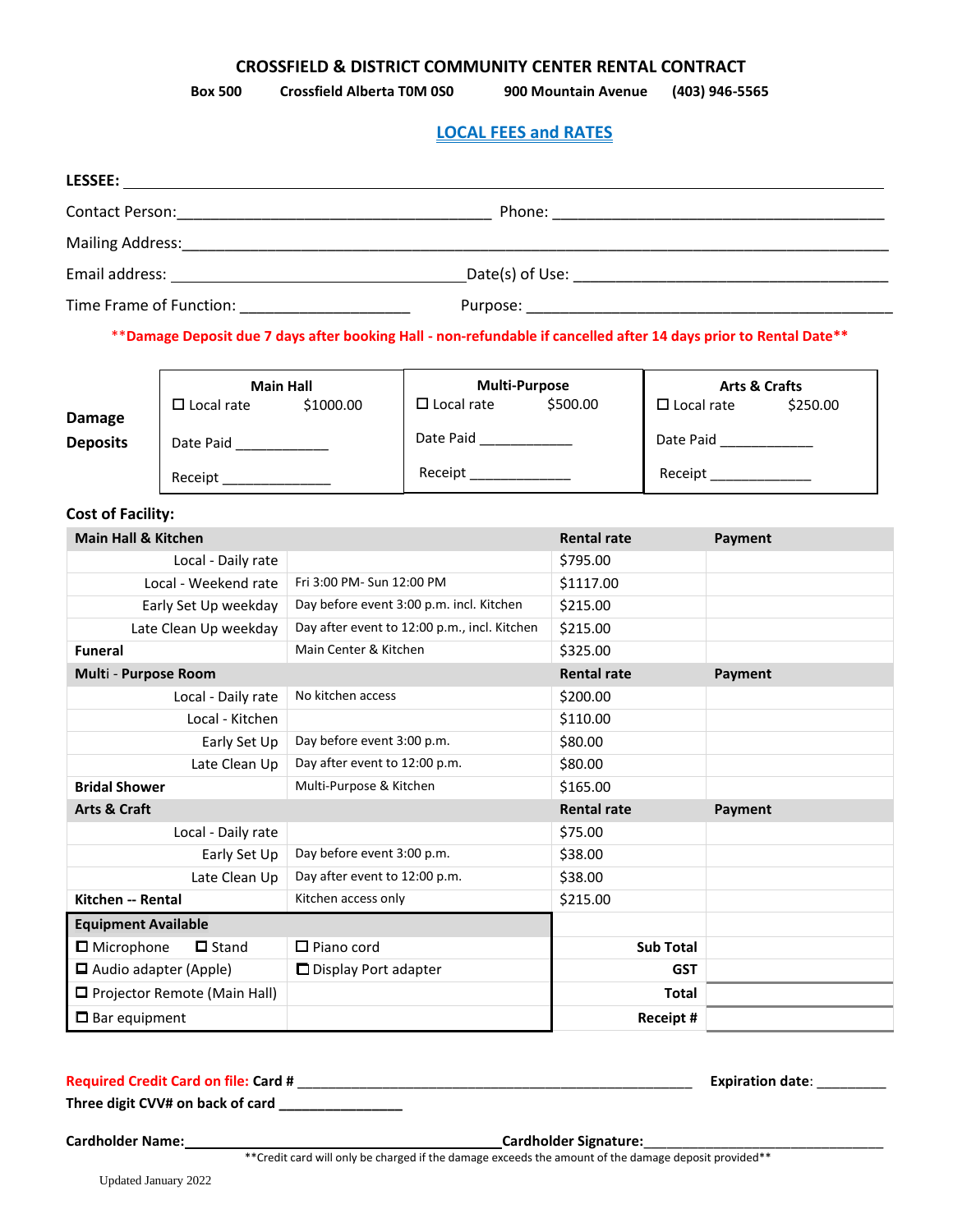#### **CROSSFIELD & DISTRICT COMMUNITY CENTER RENTAL CONTRACT**

**Box 500 Crossfield Alberta T0M 0S0 900 Mountain Avenue (403) 946-5565**

#### **OUT-OF-TOWN FEES and RATES**

| <b>LESSEE:</b><br><u>and the state of the state of the state of the state of the state of the state of the state of the state of the state of the state of the state of the state of the state of the state of the state of the state of the state</u> |  |
|--------------------------------------------------------------------------------------------------------------------------------------------------------------------------------------------------------------------------------------------------------|--|
|                                                                                                                                                                                                                                                        |  |
|                                                                                                                                                                                                                                                        |  |
| Email address: Universe and Separate and Separate and Separate and Separate and Separate and Separate and Separate and Separate and Separate and Separate and Separate and Separate and Separate and Separate and Separate and                         |  |
| Time Frame of Function: National Processing Contracts                                                                                                                                                                                                  |  |
|                                                                                                                                                                                                                                                        |  |

\*\***Damage Deposit due 7 days after booking Hall - non-refundable if cancelled after 14 days prior to Rental Date\*\***

|                           | <b>Main Hall</b>   |           | <b>Multi-Purpose</b> |           | <b>Arts &amp; Crafts</b> |          |
|---------------------------|--------------------|-----------|----------------------|-----------|--------------------------|----------|
|                           | $\Box$ Out of Town | \$2500.00 | $\Box$ Out of Town   | \$1000.00 | $\Box$ Out of Town       | \$500.00 |
| Damage<br><b>Deposits</b> | Date Paid          | Date Paid |                      | Date Paid |                          |          |
|                           | Receipt            |           | Receipt              |           | Receipt                  |          |

## **Cost of Facility:**

| <b>Main Hall &amp; Kitchen</b>      |                                              | <b>Rental rate</b> | Payment |
|-------------------------------------|----------------------------------------------|--------------------|---------|
| Out of Town - Daily rate            |                                              | \$1,050.00         |         |
| OT <sub>o</sub>                     | Fri 3:00 PM- Sun 12:00 PM                    | \$1,280.00         |         |
| Early Set Up weekday                | Day before event 3:00 p.m. incl. Kitchen     | \$215.00           |         |
| Late Clean Up weekday               | Day after event to 12:00 p.m., incl. Kitchen | \$215.00           |         |
| <b>Funeral</b>                      | Main Center & Kitchen                        | \$425.00           |         |
| Multi - Purpose Room                |                                              | <b>Rental rate</b> | Payment |
| Out of Town - Daily rate            | No kitchen access                            | \$250.00           |         |
| Kitchen                             |                                              | \$110.00           |         |
| Early Set Up                        | Day before event 3:00 p.m.                   | \$80.00            |         |
| Late Clean Up                       | Day after event to 12:00 p.m.                | \$80.00            |         |
| <b>Bridal Shower</b>                | Multi-Purpose & Kitchen                      | \$200.00           |         |
| <b>Arts &amp; Craft</b>             |                                              | <b>Rental rate</b> | Payment |
| Out of Town - Daily rate            |                                              | \$100.00           |         |
| Early Set Up                        | Day before event 3:00 p.m.                   | \$38.00            |         |
| Late Clean Up                       | Day after event to 12:00 p.m.                | \$38.00            |         |
| Kitchen -- Rental                   | Kitchen Access Only                          | \$215.00           |         |
| <b>Equipment Available</b>          |                                              |                    |         |
| $\Box$ Microphone<br>$\Box$ Stand   | $\Box$ Piano cord                            | <b>Sub Total</b>   |         |
| $\Box$ Audio adapter (Apple)        | $\Box$ Display Port adapter                  | <b>GST</b>         |         |
| $\Box$ Projector Remote (Main Hall) |                                              | <b>Total</b>       |         |
| $\square$ Bar equipment             |                                              | Receipt #          |         |

#### **Required Credit Card on file: Card #** \_\_\_\_\_\_\_\_\_\_\_\_\_\_\_\_\_\_\_\_\_\_\_\_\_\_\_\_\_\_\_\_\_\_\_\_\_\_\_\_\_\_\_\_\_\_\_\_\_\_\_ **Expiration date**: \_\_\_\_\_\_\_\_\_

**Three digit CVV# on back of card \_\_\_\_\_\_\_\_\_\_\_\_\_\_\_\_**

**Cardholder Name: Cardholder Signature:**\_\_\_\_\_\_\_\_\_\_\_\_\_\_\_\_\_\_\_\_\_\_\_\_\_\_\_\_\_\_\_

\*\*Credit card will only be charged if the damage exceeds the amount of the damage deposit provided\*\*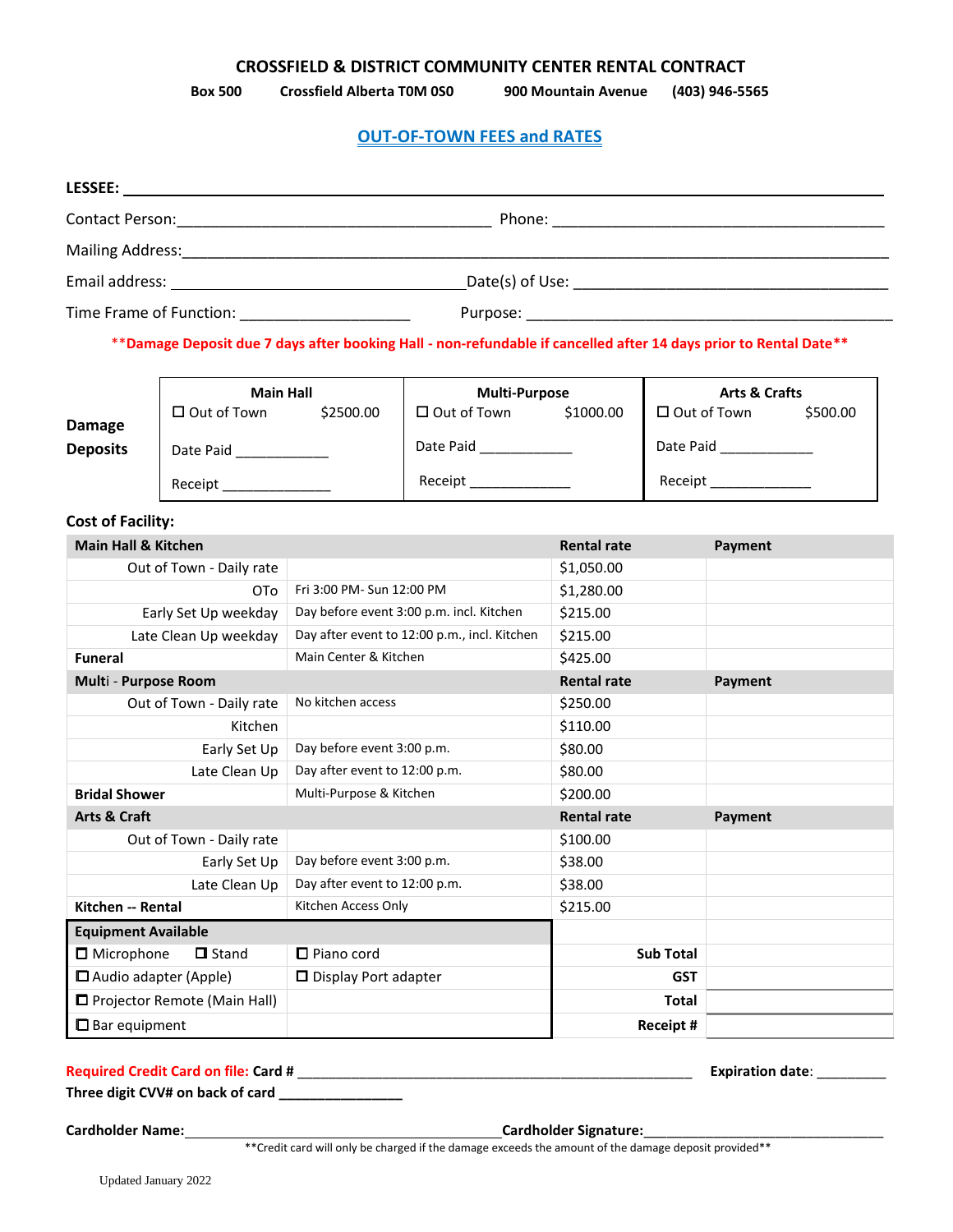# **Terms and Conditions**

# **1. General Information**

- 1.1 All rentals of the Crossfield and District Community Center will be made through the Town of Crossfield Administrative Office.
- 1.2 All renters of the Crossfield and District Community Center must complete and sign a rental contract and provide proof of all required documents prior to keys to the facility being released.
- 1.3 A valid credit card number must be provided on the rental contract for damages that exceed the damage deposit. If a credit card is not available, the damage deposit for the room being booked willbe double the regular rate.
- 1.4 Bookings of the Crossfield and District Community Center will be considered tentative until a damage deposit is paidin full. Damage deposits must be paid within 30 days of booking. If the rental is booked with less than one month's notice, the damage deposit must be paid in full upon booking.
- 1.5 Concerns about facility operations, renter conflicts, facility damage, withheld damage deposits, and/or any other issues following an event shall be addressed to the Administrative Clerk. If a resolution is not reached, the dispute may be brought forward to the Director of Community and Protective Services.
- 1.6 Lost Keys will result in a \$58.00 charge per set (front door key and room key).
- 1.7 If the event is on the weekend, keys *MUST BE* picked up *before Friday 4:30 PM*

# **2. Damage Deposit**

- 2.1 **The damage deposit shall be paid upon booking of the center. All damage deposits will be processed and must be paid a minimum of 30 days before the event.**
- 2.2 **Refunding Damage Deposit:** If the event is cancelled with a minimum of 30 days notice, 100% of the damage deposit will be refunded. If the event is cancelled within 29-15 days of the event, 50% of the damage deposit will be refunded. If the event is cancelled within 14 days of the event, the damage deposit is non-refundable.
- 2.3 The damage deposit and/or a letter indicating that we are withholding all or a portion of the deposit, shall be sent to the renter within 30 days from the date of the function.
- 2.4 **Damages and Indemnity:** The Lessee assumes all responsibility for any damage to the facility and will be charged for all repairs and/or replacement of Crossfield & District Community Center property. If there are lost or missing items, they shall be charged to the lessee at proportionate costs.

## **3. Responsibilities**

- 3.1 **Clean-Up and Duties of Lessee:** The Lessee agrees to strictly adhere to all terms and conditions pertaining to the premises and agrees to clean the facilities as indicated within this contract and on the attached check list and to *pay any damages and any extra cleaning costs at \$250.00 per hour* and any other expenses arising from failure to complete duties or follow the terms and conditions. All such expenses shall be itemized and deducted from the damage deposit and the balance, if any, shall be returned to the Lessee within 30 days of the date of the rental. Additional costs will be billed to the Lessee and payable upon receipt as the Town of Crossfield deems necessary. The damage deposit will be held until such time the Town of Crossfield determines the extent and cost of damage incurred.
- 3.2 **Early Set-up/Late Clean-up (dependent on Hall availability):** Access will be permitted at 3:00pm the day prior to your function for early set up. If late clean-up is booked you will have until 12:00pm the following day to clean. There will be a charge of *\$250.00 per hour* for any time you remain in the Community Center after 12:00pm.
- 3.3 Keys and cleaning check list (attached) shall be returned through the mail slot on the wall beside the front door of the Town Administrative Office immediately following the function.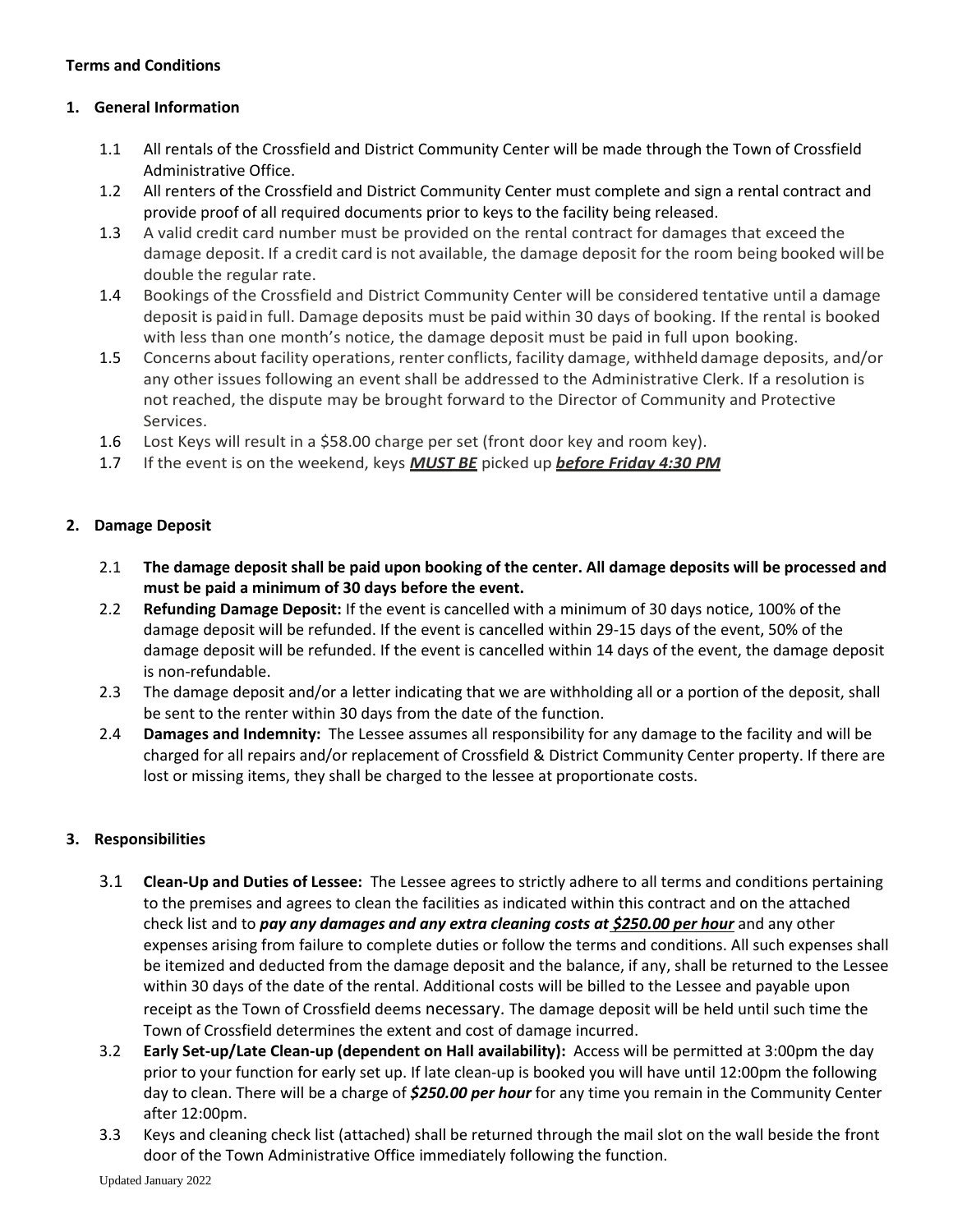- 3.4 Renters shall not exceed the occupancy capacity of the room that is being rented.
- 3.5 One phone call to the renter shall be made regarding any missing items. If not returned within three (3) business days, the cost will be deducted from the damage deposit. Town staff *will not* contact caterers, contractors, guests, or other attendees of your function to locate missing items.
- 3.6 Renters are responsible for their guests, caterers, contractors and other persons.
- 3.7 Tables and chairs will be returned as per instructions on the renter's checklist. An additional charge of *\$250.00 per hour* will be deducted from the damage deposit for Town staff to return tables and chairs to their proper location.
- 3.8 Tables and chairs will not be used outside of the Community Center, nor will they be rented or loaned out for functions at other facilities.
- 3.9 The Community Center must be cleaned **within 2 hours** after the function unless the late clean up rental option is booked, *prior to the event*. You will be charged *\$250.00 per hour* for any time you remain in the Community Center following the time that you are supposed to be vacated.
- 3.10 All liquor must be removed from the premises following your event. Liquor can only be served or sold with the appropriate liquor permit. Liquor service must abide by the guidelines of the liquor license purchased, and as regulated by the Alberta Gaming and Liquor Commission.

## **4. Liability Insurance**

The Town of Crossfield requires that *all* renters have third party liability insurance for their events. Third party liability insurance is *mandatory* and is available through Crossfield Agencies (see attached) or through your own insurance provider.

## **Host Liquor Liability Insurance & Liquor License Provision**

- 4.1 At the discretion of the Town, Groups using the facility will be required to provide proof of Comprehensive General Liability Insurance with a limit of no less than two million dollars (\$2,000,000.00) to cover liability exposures and the insurance should have an expiration of 4:00 a.m. In addition, Groups that will be serving alcohol at their event **are required** to provide proof of a valid AGLC (Alberta Gaming and Liquor Commission) Liquor License.
- 4.2 The group must secure an AGLC Liquor License which states liquor service no later than 1:00am and liquor consumption no later than 2:00am. The group must post their liquor license during their event. Premises must be vacated no later than 4:00 a.m.
- 4.3 **All persons serving liquor at the event,** *if public***, must be AGLC Pro-Serve Certified.**
- 4.4 Groups not purchasing this host liability insurance *will be denied* the opportunity to serve liquor at their event.
- 4.5 You must provide the Town of Crossfield a certificate of insurance from the insurance provider that confirms you have appropriate third-party liability insurance, to the Town's reasonable satisfaction, prior to giving you access to the Town's facilities.

## **5. Strictly Prohibited**

- 5.1 To use deep fryers of any kind. Under the Fire Safety Code Act the use of deep fryers are strictly prohibited. *An unannounced Fire Inspection may take place during your rental period.* Applicable fines may also be charged under the Fire Safety Codes Act if it is found that deep fryers were used.
- 5.2 To smoke within the Community Center. Smoking on or near the Community Center property must be done in accordance with Municipal, Provincial and Federal laws.
- 5.3 To make excessive noise outside the Community Center after 11:00pm in accordance with Town of Crossfield Bylaw 2003-07.
- 5.4 To have pets or livestock on or within the Community Center property.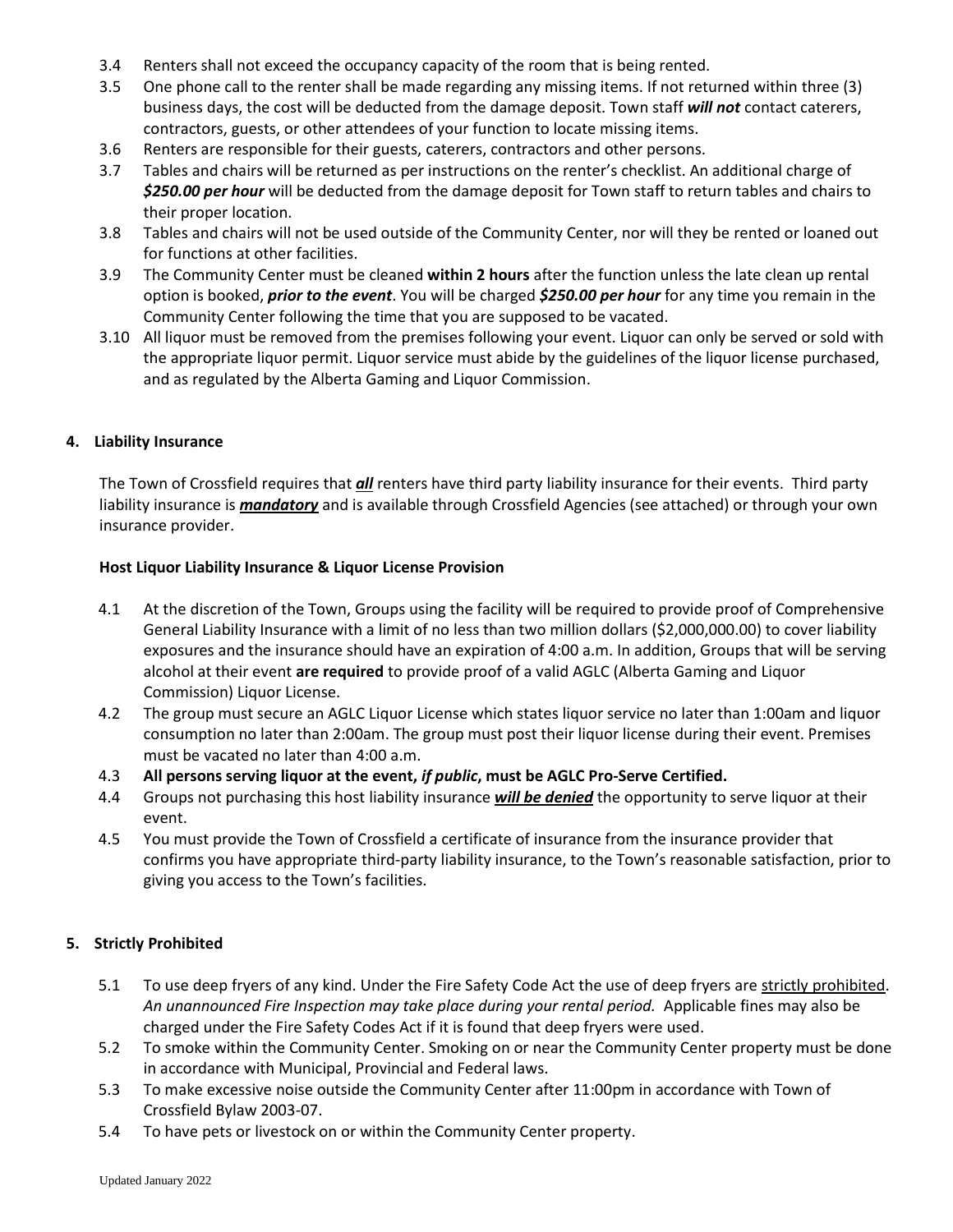- 5.5 To place chewing gum on tables, chairs, floors or walls. A portion or all of the damage deposit will be withheld for the time taken to remove gum (at \$250.00 per hour) and/or for any damage caused by the placement or removal of gum.
- 5.6 To remove equipment, appliances or any Community Center property from the building, even temporarily.
- 5.7 To toss rice, confetti or anything similar.
- 5.8 To decorate with metallic decorations, straw, twigs, etc.
- 5.9 To put tacks, staples, tape, string, etc. in or on the walls, stage, ceilings or floors.
- 5.10 To have open flame candles. Flames must be enclosed.
- 5.11 To sit, stand or dance on tables.
- 5.12 To store food or ice scoops in the ice machine as this results in contamination of the ice.

I have read and agreed to the terms in this agreement and understand that I am responsible to pay for any damage caused, or extra cleaning incurred, and/or the repair or replacement of property during my use of the Crossfield & District Community Center. I agree if damages exceed the amount of the damage deposit, I authorize that the credit card on file be charged for the remaining amount. The Renter hereby acknowledges, agrees, and covenants to release and HOLD HARMLESS and INDEMNIFY the Town of Crossfield, its Officers, Directors, Employees, Volunteers and Contractors, both jointly and severally, from and against any and all suits, actions, damages, claims or costs including lawyer fees which arise from or relate to the use of the *Premises* by the Renter and by those persons attending the *Premises* at the invitation or with the consent, expressed or implied, of the Renter. The signatures below confirm agreement with the terms and content of this Agreement. Failure to comply with this Agreement or general regulations will result in cancellation and/or loss of damage deposit.

\_\_\_\_\_\_\_\_\_\_\_\_\_\_\_\_\_\_\_\_\_\_\_\_\_\_\_\_\_\_\_\_\_ \_\_\_\_\_\_\_\_\_\_\_\_\_\_\_\_\_\_\_\_\_\_\_\_\_\_\_\_\_\_\_\_\_\_\_\_

\_\_\_\_\_\_\_\_\_\_\_\_\_\_\_\_\_\_\_\_\_\_\_\_\_\_\_\_\_\_\_\_\_ \_\_\_\_\_\_\_\_\_\_\_\_\_\_\_\_\_\_\_\_\_\_\_\_\_\_\_\_\_\_\_\_\_\_\_\_

Dated this \_\_\_\_\_\_\_\_\_\_\_\_\_ day of \_\_\_\_\_\_\_\_\_\_\_\_\_\_\_\_\_\_\_\_\_\_\_, 20 \_\_\_\_\_\_\_

Name of applicant(s) Name of applicant(s)

Updated January 2022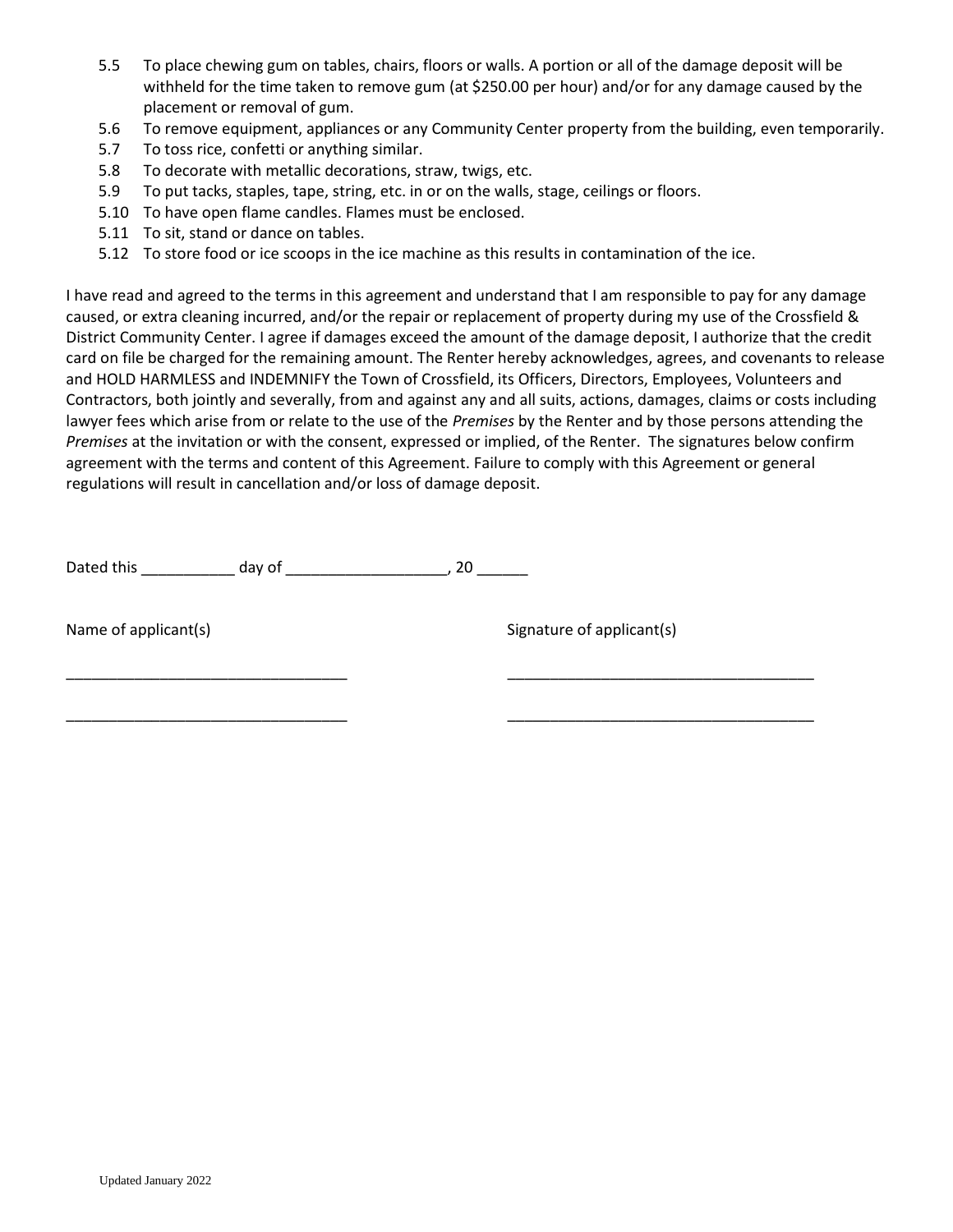**\*\*A cleaning surcharge may be implemented at a rate of C\$250.00 per hour and withdrawn from the damage deposit for any excessive cleaning required by the caretaker and at the discretion of the Town of Crossfield\*\***

**Renters must leave the premises in neat and tidy condition within 2 hours after function, unless the late clean up option is selected and paid for upon booking the event** 

Please ensure the following is complete:

- Wipe down all tables used and clean all messes/spills on chairs
- Clean counters & floors (sweep and mop) in kitchen and bar
- All dishes, silverware, pots & pans, coffee urns, etc. are to be washed, dried and returned to the proper cupboards
- Sweep all floors and mop all spills (including bathrooms), returning floors to pre-rental condition
- Vacuum carpet in the Main Hall
- Tables & Chairs returned to their proper locations:
	- **Main Hall:** Rectangular Tables (60) to be returned to South Dressing Room. Round Tables (32) to be returned to the North Dressing Room.
	- ➢ 500 *black* chairs are provided for the Main Hall. All chairs must be in stacks of 8 and returned to chair room.
	- **Multi-Purpose Room:** Place all tables on the provided carts and line carts along the north wall (beneath the Elk mounted on the wall). Chairs placed in the closet at the back of the room in stacks of 8-10.
	- ➢ 160 *blue* chairs are provided for the Multi-Purpose Room
	- **Arts & Crafts Room:** Place tables along the perimeter walls (without blocking exits). Chairs placed in the closet at the back of the room in stacks of 8-10
	- ➢ 50 *grey* chairs are provided for the Arts & Crafts Room
- Check washrooms and clean up any paper or messes left on floors
- Pick up all garbage on floors and place all garbage in the bin located at the back of the Hall. Remove all empty bottles and cans from the facility
- Clean up any unusual messes created during your event (e.g. spills on walls)
- Remove all supplies including food, liquor, dishes, decorations, etc. which have been brought into the Hall
- Turn off all lights including the lobby and washrooms
- Lock all doors and check that all emergency exits are closed
- Report any damage or items that require repair or replacement to the Town Administrative Office
	- **Return this checklist along with keys** into the drop box located by the front door of the Town Administration Office. **Arrangements must also be made ahead of time,** to return any borrowed equipment (microphones, cords, remotes, microphone stands, projector adapters, bar equipment) to the Town Administration Office.